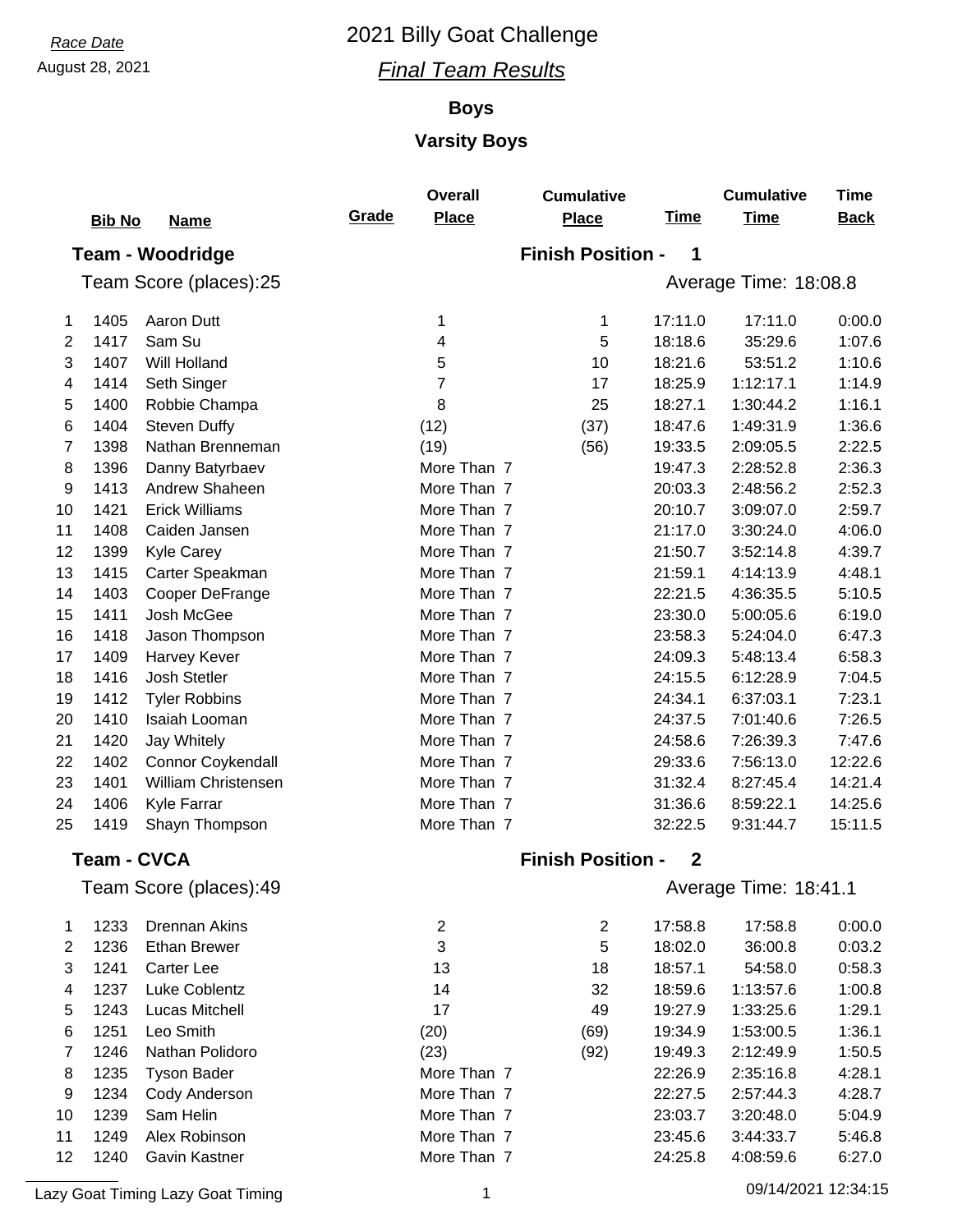## August 28, 2021 *Final Team Results*

## **Boys**

## **Varsity Boys**

|    | <b>Bib No</b> | <b>Name</b>                       | Grade | <b>Overall</b><br><b>Place</b> | <b>Cumulative</b><br><b>Place</b> | <u>Time</u>      | <b>Cumulative</b><br><b>Time</b> | <b>Time</b><br><b>Back</b> |
|----|---------------|-----------------------------------|-------|--------------------------------|-----------------------------------|------------------|----------------------------------|----------------------------|
|    |               | <b>Team - CVCA</b>                |       |                                | <b>Finish Position -</b>          | $\mathbf{2}$     |                                  |                            |
|    |               |                                   |       |                                |                                   |                  |                                  |                            |
|    |               | Team Score (places):49            |       |                                |                                   |                  | Average Time: 18:41.1            |                            |
| 13 | 1242          | Xavier Maianu                     |       | More Than 7                    |                                   | 24:33.3          | 4:33:32.9                        | 6:34.5                     |
| 14 | 1244          | Dylan Nedelka                     |       | More Than 7                    |                                   | 29:07.0          | 5:02:40.0                        | 11:08.2                    |
| 15 | 1250          | Quinn Robinson                    |       | More Than 7                    |                                   | 29:40.0          | 5:32:20.0                        | 11:41.2                    |
| 16 | 1252          | <b>Chris Williams</b>             |       | More Than 7                    |                                   | 30:41.2          | 6:03:01.3                        | 12:42.4                    |
|    |               | <b>Team - McDonald</b>            |       |                                | <b>Finish Position -</b>          | 3                |                                  |                            |
|    |               | Team Score (places):116           |       |                                |                                   |                  | Average Time: 19:54.4            |                            |
| 1  | 1339          | Sammy Gibbons                     |       | 18                             | 18                                | 19:31.4          | 19:31.4                          | 0:00.0                     |
| 2  | 1337          | <b>Brian Fisher</b>               |       | 21                             | 39                                | 19:36.9          | 39:08.4                          | 0:05.5                     |
| 3  | 1340          | <b>Carson Klase</b>               |       | 22                             | 61                                | 19:40.3          | 58:48.8                          | 0:08.9                     |
| 4  | 1338          | <b>Brock Flere</b>                |       | 24                             | 85                                | 19:51.1          | 1:18:39.9                        | 0:19.7                     |
| 5  | 1342          | Santino Trifilitte                |       | 31                             | 116                               | 20:52.2          | 1:39:32.2                        | 1:20.8                     |
| 6  | 1345          | Wyatt Wolford                     |       | (39)                           | (155)                             | 21:16.9          | 2:00:49.2                        | 1:45.5                     |
| 7  | 1341          | Max Taranova                      |       | (45)                           | (200)                             | 21:37.6          | 2:22:26.9                        | 2:06.2                     |
| 8  | 1027          | Aiden Booth                       |       | More Than 7                    |                                   | 21:41.1          | 2:44:08.0                        | 2:09.7                     |
| 9  | 1336          | Kallen Dye                        |       | More Than 7                    |                                   | 23:23.5          | 3:07:31.6                        | 3:52.1                     |
| 10 | 1334          | Garek Deluga                      |       | More Than 7                    |                                   | 24:10.3          | 3:31:42.0                        | 4:38.9                     |
| 11 | 1344          | Rowan Wolford                     |       | More Than 7                    |                                   | 24:21.2          | 3:56:03.2                        | 4:49.7                     |
| 12 | 1333          | <b>Trace Dehner</b>               |       | More Than 7                    |                                   | 24:32.0          | 4:20:35.3                        | 5:00.6                     |
|    |               | <b>Team - Streetsboro</b>         |       |                                | <b>Finish Position -</b>          | $\boldsymbol{4}$ |                                  |                            |
|    |               | Team Score (places):174           |       |                                |                                   |                  | Average Time: 20:58.0            |                            |
| 1  | 1393          | <b>Zachary Vales</b>              |       | 10                             | 10                                | 18:37.4          | 18:37.4                          | 0:00.0                     |
| 2  | 1394          | Erik Wood                         |       | 27                             | 37                                | 20:21.6          | 38:59.0                          | 1:44.2                     |
| 3  | 1392          | <b>Eric Tiller</b>                |       | 38                             | 75                                | 21:15.2          | 1:00:14.3                        | 2:37.8                     |
| 4  | 1389          | <b>Kevin Murphey</b>              |       | 44                             | 119                               | 21:35.2          | 1:21:49.5                        | 2:57.8                     |
| 5  | 1385          | Charles Ivory                     |       | 55                             | 174                               | 23:00.5          | 1:44:50.0                        | 4:23.1                     |
| 6  | 1391          | <b>Raynard Sims</b>               |       | (65)                           | (239)                             | 23:33.0          | 2:08:23.0                        | 4:55.6                     |
| 7  | 1388          | <b>Steve Michniak</b>             |       | (67)                           | (306)                             | 23:42.0          | 2:32:05.0                        | 5:04.5                     |
| 8  | 1386          | Elijah Landres                    |       | More Than 7                    |                                   | 24:04.1          | 2:56:09.2                        | 5:26.7                     |
| 9  | 1390          | Michael Rogowski                  |       | More Than 7                    |                                   | 24:17.4          | 3:20:26.7                        | 5:40.0                     |
| 10 | 1395          | James Woods                       |       | More Than 7                    |                                   | 25:29.5          | 3:45:56.2                        | 6:52.1                     |
| 11 | 1387          | <b>Michael Michniak</b>           |       | More Than 7                    |                                   | 28:28.5          | 4:14:24.7                        | 9:51.1                     |
| 12 | 1384          | Alex Basinger                     |       | More Than 7                    |                                   | 32:06.9          | 4:46:31.7                        | 13:29.5                    |
|    |               | <b>Team - Lakeview</b>            |       |                                | <b>Finish Position -</b>          | 5                |                                  |                            |
|    |               | Team Score (places):186           |       |                                |                                   |                  | Average Time: 21:04.6            |                            |
| 1  | 1313          | Zac Haley                         |       | 16                             | 16                                | 19:24.7          | 19:24.7                          | 0:00.0                     |
|    |               | Lazy Goat Timing Lazy Goat Timing |       | $\overline{2}$                 |                                   |                  | 09/14/2021 12:34:16              |                            |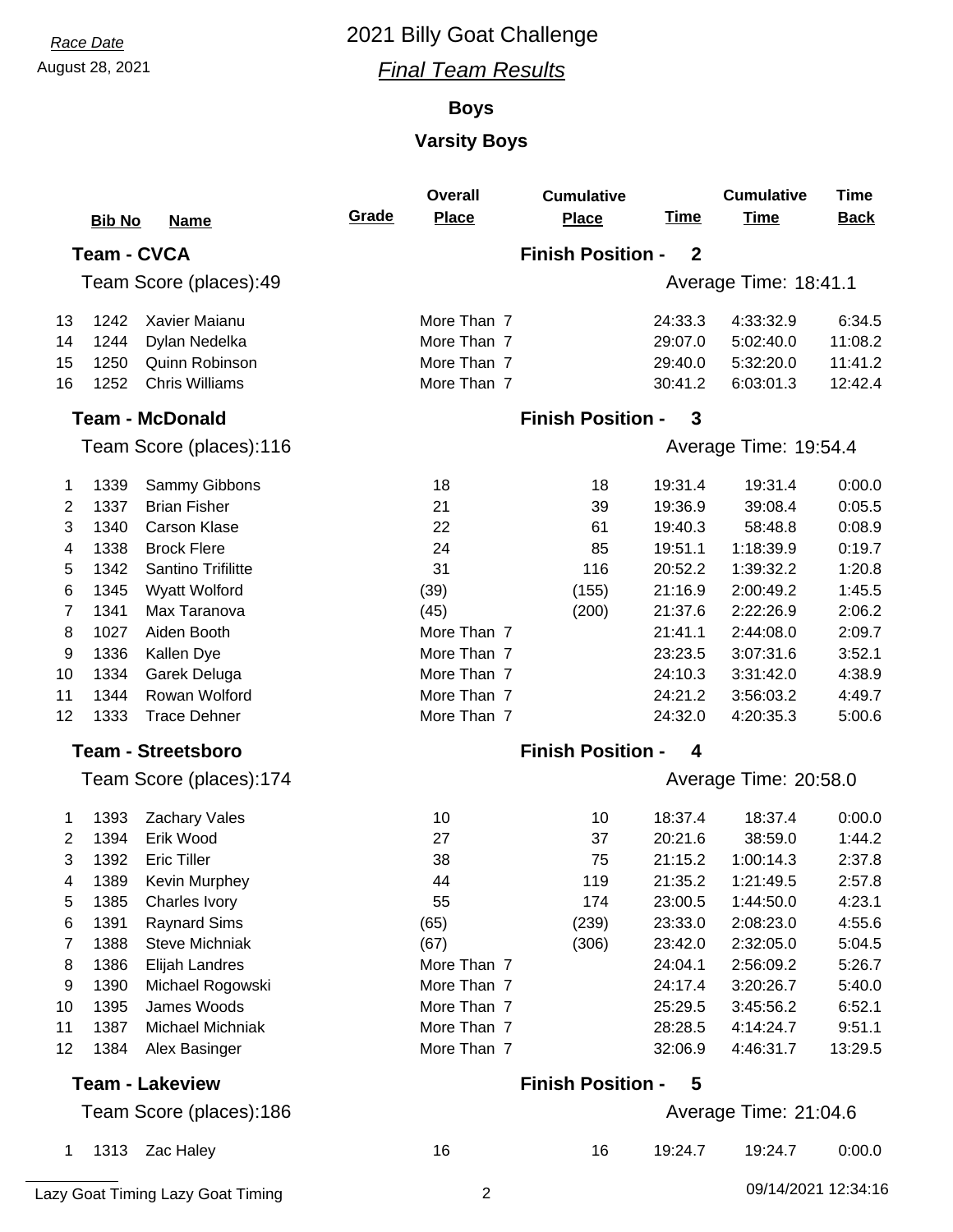#### August 28, 2021 *Final Team Results*

#### **Boys**

## **Varsity Boys**

|                |               |                                |       | <b>Overall</b> | <b>Cumulative</b>        |             | <b>Cumulative</b>     | <b>Time</b> |
|----------------|---------------|--------------------------------|-------|----------------|--------------------------|-------------|-----------------------|-------------|
|                | <b>Bib No</b> | <u>Name</u>                    | Grade | <b>Place</b>   | <b>Place</b>             | <b>Time</b> | <b>Time</b>           | <b>Back</b> |
|                |               | <b>Team - Lakeview</b>         |       |                | <b>Finish Position -</b> | 5           |                       |             |
|                |               | Team Score (places):186        |       |                |                          |             | Average Time: 21:04.6 |             |
| 2              | 1317          | <b>Griffin Oravec</b>          |       | 29             | 45                       | 20:49.3     | 40:14.1               | 1:24.6      |
| 3              | 1315          | Evan Hyde                      |       | 43             | 88                       | 21:32.2     | 1:01:46.4             | 2:07.5      |
| 4              | 1316          | <b>Trent Miller</b>            |       | 46             | 134                      | 21:41.0     | 1:23:27.4             | 2:16.2      |
| 5              | 1320          | Mason Wheeler                  |       | 52             | 186                      | 21:55.8     | 1:45:23.2             | 2:31.0      |
| 6              | 1312          | Marcus Grube                   |       | (70)           | (256)                    | 24:02.9     | 2:09:26.1             | 4:38.2      |
|                |               | <b>Team - Mineral Ridge</b>    |       |                | <b>Finish Position -</b> | 6           |                       |             |
|                |               | Team Score (places):207        |       |                |                          |             | Average Time: 21:28.5 |             |
| 1              | 1353          | Timmy Pappagallo               |       | 11             | 11                       | 18:42.9     | 18:42.9               | 0:00.0      |
| 2              | 1352          | Dominic Pappagallo             |       | 15             | 26                       | 19:11.3     | 37:54.3               | 0:28.4      |
| 3              | 1357          | Eric Shepherd                  |       | 25             | 51                       | 20:01.7     | 57:56.1               | 1:18.8      |
| 4              | 1347          | Ethan Bodo                     |       | 71             | 122                      | 24:04.4     | 1:22:00.5             | 5:21.5      |
| 5              | 1350          | Liam McMahan                   |       | 85             | 207                      | 25:22.1     | 1:47:22.7             | 6:39.2      |
| 6              | 1356          | <b>Dominic Russell</b>         |       | (90)           | (297)                    | 26:12.7     | 2:13:35.4             | 7:29.7      |
| 7              | 1354          | <b>Noah Potts</b>              |       | (91)           | (388)                    | 26:20.4     | 2:39:55.8             | 7:37.4      |
| 8              | 1351          | Aidan O'Brien                  |       | More Than 7    |                          | 27:47.5     | 3:07:43.4             | 9:04.6      |
| 9              | 1348          | <b>Mason Burrows</b>           |       | More Than 7    |                          | 28:16.7     | 3:36:00.1             | 9:33.7      |
| 10             | 1358          | <b>Cody Simmons</b>            |       | More Than 7    |                          | 28:35.5     | 4:04:35.6             | 9:52.5      |
| 11             | 1355          | A.J. Pugh                      |       | More Than 7    |                          | 28:50.7     | 4:33:26.4             | 10:07.8     |
| 12             | 1349          | Marco D'Angelo                 |       | More Than 7    |                          | 31:21.1     | 5:04:47.6             | 12:38.2     |
| 13             | 1346          | <b>Philip Armstrong</b>        |       | More Than 7    |                          | 32:31.9     | 5:37:19.5             | 13:48.9     |
|                |               | <b>Team - Lake Center Chr.</b> |       |                | <b>Finish Position -</b> | 7           |                       |             |
|                |               | Team Score (places):233        |       |                |                          |             | Average Time: 22:01.9 |             |
| 1              | 1300          | <b>Christopher Kline</b>       |       | 28             | 28                       | 20:41.7     | 20:41.7               | 0:00.0      |
| 2              | 1302          | Jacob Wyder                    |       | 32             | 60                       | 20:52.7     | 41:34.4               | 0:10.9      |
| 3              | 1297          | Ben Carlson                    |       | 47             | 107                      | 21:46.0     | 1:03:20.4             | 1:04.2      |
| 4              | 1301          | Liam Wilson                    |       | 62             | 169                      | 23:20.2     | 1:26:40.6             | 2:38.4      |
| 5              | 1296          | Ben Allan                      |       | 64             | 233                      | 23:29.0     | 1:50:09.6             | 2:47.2      |
| 6              | 1298          | Zane Grabowski                 |       | (94)           | (327)                    | 26:47.3     | 2:16:57.0             | 6:05.5      |
| $\overline{7}$ | 1299          | <b>Tom Kever</b>               |       | (101)          | (428)                    | 28:23.2     | 2:45:20.2             | 7:41.5      |
|                |               | <b>Team - Mathews</b>          |       |                | <b>Finish Position -</b> | 8           |                       |             |
|                |               | Team Score (places):247        |       |                |                          |             | Average Time: 22:09.3 |             |
| 1              | 1324          | Cole Clayton                   |       | 9              | 9                        | 18:32.0     | 18:32.0               | 0:00.0      |
| 2              | 1329          | Evan MacGregor                 |       | 50             | 59                       | 21:52.6     | 40:24.7               | 3:20.6      |
| 3              | 1327          | Justin Franko                  |       | 53             | 112                      | 22:24.4     | 1:02:49.1             | 3:52.4      |
| 4              | 1330          | <b>Christian Mudrey</b>        |       | 57             | 169                      | 23:10.1     | 1:25:59.3             | 4:38.1      |

Lazy Goat Timing Lazy Goat Timing 3 12:34:16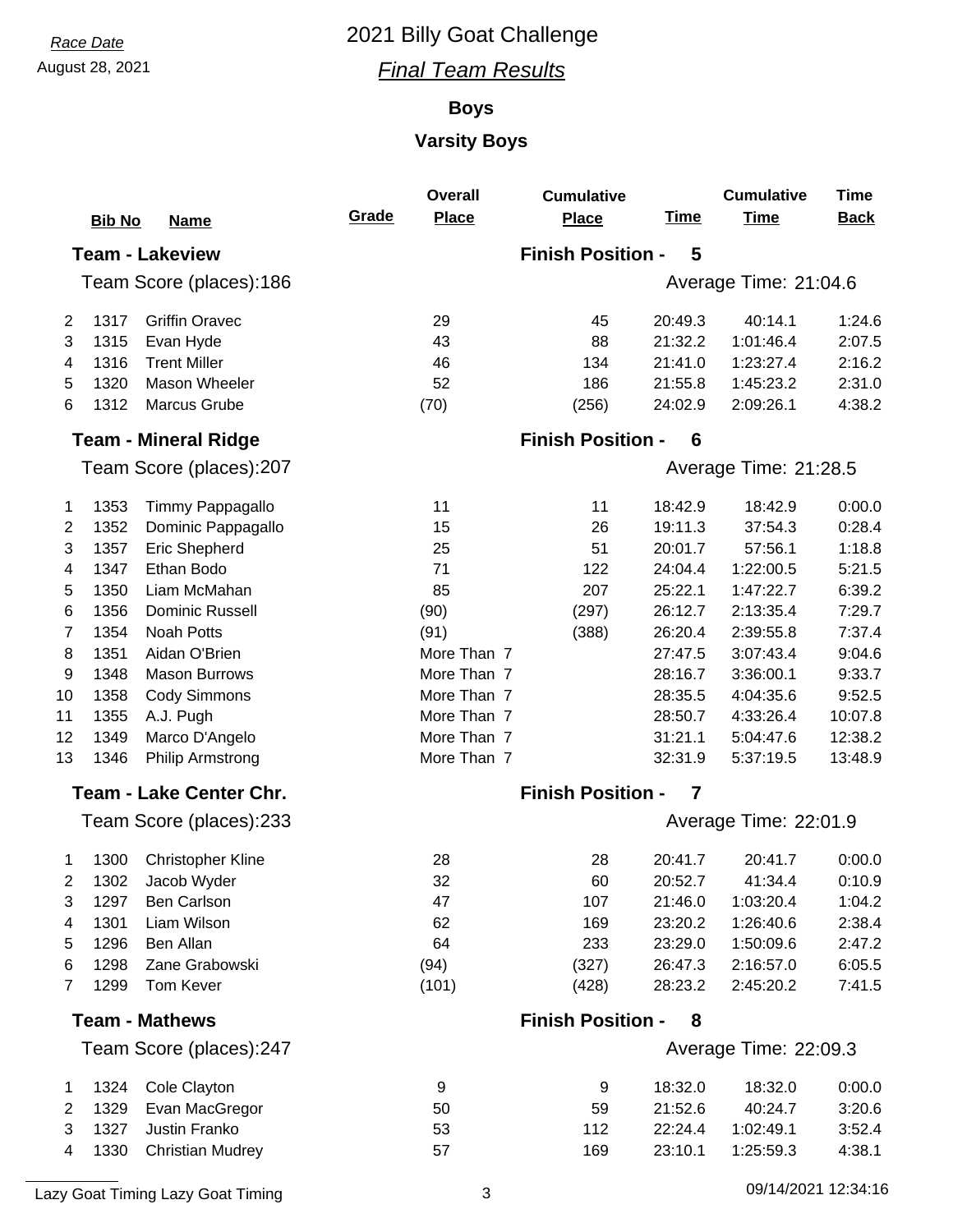#### August 28, 2021 *Final Team Results*

#### **Boys**

## **Varsity Boys**

|                                 |               |                         |       | <b>Overall</b> | <b>Cumulative</b>        |             | <b>Cumulative</b>     | <b>Time</b> |
|---------------------------------|---------------|-------------------------|-------|----------------|--------------------------|-------------|-----------------------|-------------|
|                                 | <b>Bib No</b> | <u>Name</u>             | Grade | <b>Place</b>   | <b>Place</b>             | <b>Time</b> | <b>Time</b>           | <b>Back</b> |
|                                 |               | <b>Team - Mathews</b>   |       |                | <b>Finish Position -</b> | 8           |                       |             |
|                                 |               | Team Score (places):247 |       |                |                          |             | Average Time: 22:09.3 |             |
| 5                               | 1325          | <b>William Clower</b>   |       | 78             | 247                      | 24:47.4     | 1:50:46.7             | 6:15.3      |
| 6                               | 1331          | <b>Richard White</b>    |       | (82)           | (329)                    | 24:57.6     | 2:15:44.4             | 6:25.6      |
| $\overline{7}$                  | 1328          | Thomas Kuhn             |       | (99)           | (428)                    | 27:58.5     | 2:43:42.9             | 9:26.4      |
|                                 |               | <b>Team - Crestwood</b> |       |                | <b>Finish Position -</b> | 9           |                       |             |
|                                 |               | Team Score (places):260 |       |                |                          |             | Average Time: 22:19.4 |             |
| 1                               | 1224          | Josh Delaney            |       | 40             | 40                       | 21:22.9     | 21:22.9               | 0:00.0      |
| 2                               | 1231          | Kevin Vechery           |       | 49             | 89                       | 21:47.9     | 43:10.8               | 0:24.9      |
| 3                               | 1230          | Augie Schweickert       |       | 51             | 140                      | 21:54.6     | 1:05:05.5             | 0:31.6      |
| 4                               | 1228          | Drake Rennaker          |       | 59             | 199                      | 23:12.1     | 1:28:17.6             | 1:49.1      |
| 5                               | 1229          | Grayson Sandwald        |       | 61             | 260                      | 23:19.4     | 1:51:37.1             | 1:56.5      |
| 6                               | 1226          | <b>Robert Greenwood</b> |       | (63)           | (323)                    | 23:27.8     | 2:15:05.0             | 2:04.9      |
| 7                               | 1225          | <b>Michael Fergus</b>   |       | (88)           | (411)                    | 26:00.0     | 2:41:05.0             | 4:37.0      |
| 8                               | 1232          | Cadyn Wurm              |       | More Than 7    |                          | 27:41.9     | 3:08:46.9             | 6:18.9      |
| <b>Team - Garfield</b>          |               |                         |       |                | <b>Finish Position -</b> | 10          |                       |             |
|                                 |               | Team Score (places):264 |       |                |                          |             | Average Time: 22:31.9 |             |
| 1                               | 1263          | <b>Ben Garlich</b>      |       | 35             | 35                       | 21:04.7     | 21:04.7               | 0:00.0      |
| 2                               | 1269          | <b>Mauricio Miller</b>  |       | 36             | 71                       | 21:11.7     | 42:16.5               | 0:06.9      |
| 3                               | 1274          | Kyle Schaefer           |       | 37             | 108                      | 21:14.0     | 1:03:30.5             | 0:09.2      |
| 4                               | 1271          | <b>Dillan Paul</b>      |       | 76             | 184                      | 24:14.6     | 1:27:45.1             | 3:09.8      |
| 5                               | 1265          | Aidan Hill              |       | 80             | 264                      | 24:54.8     | 1:52:39.9             | 3:50.0      |
| 6                               | 1262          | Nicholas Edic           |       | (86)           | (350)                    | 25:41.5     | 2:18:21.5             | 4:36.7      |
| 7                               | 1266          | <b>Colton Leasure</b>   |       | (95)           | (445)                    | 27:03.7     | 2:45:25.2             | 5:58.9      |
| 8                               | 1273          | Cyrus Romecki           |       | More Than 7    |                          | 27:07.4     | 3:12:32.6             | 6:02.6      |
| 9                               | 1267          | <b>Tyler Lutz</b>       |       | More Than 7    |                          | 32:09.7     | 3:44:42.4             | 11:04.9     |
| 10                              | 1272          | Jack Rado               |       | More Than 7    |                          | 32:45.2     | 4:17:27.6             | 11:40.4     |
| 11                              | 1275          | <b>Cass Swenson</b>     |       | More Than 7    |                          | 37:12.3     | 4:54:40.0             | 16:07.5     |
| <b>Team - Pymatuning Valley</b> |               |                         |       |                | <b>Finish Position -</b> | 11          |                       |             |
|                                 |               | Team Score (places):270 |       |                |                          |             | Average Time: 22:35.9 |             |
| $\mathbf{1}$                    | 1372          | <b>Mason Summers</b>    |       | 30             | 30                       | 20:51.8     | 20:51.8               | 0:00.0      |
| 2                               | 1371          | Austin Musgrave         |       | 42             | 72                       | 21:26.9     | 42:18.7               | 0:35.1      |
| 3                               | 1362          | Seth Bryan              |       | 54             | 126                      | 22:41.3     | 1:05:00.1             | 1:49.5      |
| 4                               | 1368          | Gavin Hodge             |       | 69             | 195                      | 23:47.3     | 1:28:47.4             | 2:55.4      |
| 5                               | 1366          | Mason Haley             |       | 75             | 270                      | 24:12.0     | 1:52:59.5             | 3:20.2      |
| 6                               | 1364          | <b>Austin Dean</b>      |       | (84)           | (354)                    | 25:17.0     | 2:18:16.5             | 4:25.2      |
| 7                               | 1373          | Zachary Tryon           |       | (87)           | (441)                    | 25:45.2     | 2:44:01.8             | 4:53.4      |
|                                 |               |                         |       |                |                          |             |                       |             |

Lazy Goat Timing Lazy Goat Timing **12:34:16** 4 12:34:16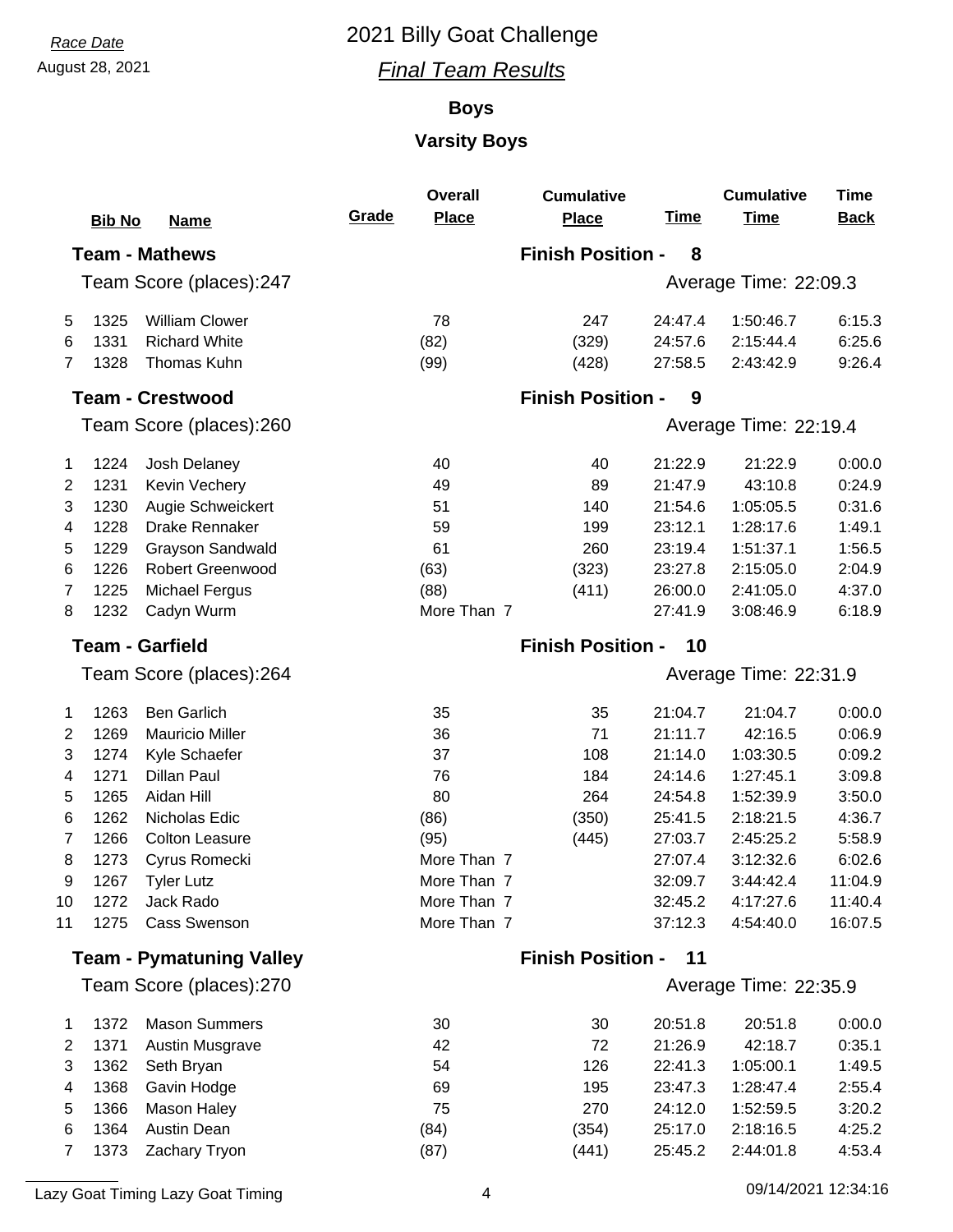August 28, 2021 *Final Team Results*

#### **Boys**

## **Varsity Boys**

|    |               |                                 |       | <b>Overall</b> | <b>Cumulative</b>        |                       | <b>Cumulative</b>     | <b>Time</b> |  |  |  |
|----|---------------|---------------------------------|-------|----------------|--------------------------|-----------------------|-----------------------|-------------|--|--|--|
|    | <b>Bib No</b> | <b>Name</b>                     | Grade | <b>Place</b>   | <b>Place</b>             | <b>Time</b>           | <b>Time</b>           | <b>Back</b> |  |  |  |
|    |               | <b>Team - Pymatuning Valley</b> |       |                | <b>Finish Position -</b> | 11                    |                       |             |  |  |  |
|    |               | Team Score (places):270         |       |                |                          |                       | Average Time: 22:35.9 |             |  |  |  |
| 8  | 1369          | Gabe Kincaid                    |       | More Than 7    |                          | 30:10.8               | 3:14:12.6             | 9:19.0      |  |  |  |
|    |               | <b>Team - Hubbard</b>           |       |                | <b>Finish Position -</b> | 12                    |                       |             |  |  |  |
|    |               | Team Score (places):281         |       |                |                          |                       | Average Time: 22:51.2 |             |  |  |  |
|    |               |                                 |       |                |                          |                       |                       |             |  |  |  |
| 1  | 1280          | <b>Brayden Murray</b>           |       | 6              | 6                        | 18:24.7               | 18:24.7               | 0:00.0      |  |  |  |
| 2  | 1277          | <b>Bradyn Balla</b>             |       | 41             | 47                       | 21:24.6               | 39:49.4               | 2:59.8      |  |  |  |
| 3  | 1281          | <b>Austin Smith</b>             |       | 68             | 115                      | 23:43.9               | 1:03:33.3             | 5:19.1      |  |  |  |
| 4  | 1278          | A.J. Cheney                     |       | 74             | 189                      | 24:11.0               | 1:27:44.3             | 5:46.2      |  |  |  |
| 5  | 1279          | Nick Mariano                    |       | 92             | 281                      | 26:31.9               | 1:54:16.2             | 8:07.1      |  |  |  |
| 6  | 1282          | Sam Wirtz                       |       | (104)          | (385)                    | 34:03.3               | 2:28:19.6             | 15:38.5     |  |  |  |
|    |               | <b>Team - Lakeside</b>          |       |                | <b>Finish Position -</b> | 13                    |                       |             |  |  |  |
|    |               | Team Score (places):301         |       |                |                          |                       | Average Time: 23:13.5 |             |  |  |  |
| 1  | 1307          | <b>Thurston Shaw</b>            |       | 33             | 33                       | 20:53.3               | 20:53.3               | 0:00.0      |  |  |  |
| 2  | 1309          | Joey Varckette                  |       | 34             | 67                       | 20:53.5               | 41:46.9               | 0:00.2      |  |  |  |
| 3  | 1303          | Gabe Benton                     |       | 72             | 139                      | 24:07.7               | 1:05:54.6             | 3:14.3      |  |  |  |
| 4  | 1308          | <b>Tyler Smith</b>              |       | 73             | 212                      | 24:09.2               | 1:30:03.8             | 3:15.8      |  |  |  |
| 5  | 1304          | <b>Trenton Farbutt</b>          |       | 89             | 301                      | 26:03.6               | 1:56:07.5             | 5:10.2      |  |  |  |
| 6  | 1305          | Owen Meaney                     |       | (105)          | (406)                    | 35:05.6               | 2:31:13.1             | 14:12.2     |  |  |  |
|    |               | <b>Team - Canfield</b>          |       |                | <b>Finish Position -</b> | 14                    |                       |             |  |  |  |
|    |               | Team Score (places):305         |       |                |                          | Average Time: 23:15.0 |                       |             |  |  |  |
| 1  | 1188          | Jack Hamilton                   |       | 48             | 48                       | 21:47.2               | 21:47.2               | 0:00.0      |  |  |  |
| 2  | 1184          | <b>Christopher Altier</b>       |       | 56             | 104                      | 23:08.0               | 44:55.3               | 1:20.8      |  |  |  |
| 3  | 1208          | Aiden OBrien                    |       | 58             | 162                      | 23:11.5               | 1:08:06.8             | 1:24.2      |  |  |  |
| 4  | 1203          | <b>Quinton Miller</b>           |       | 66             | 228                      | 23:34.0               | 1:31:40.9             | 1:46.7      |  |  |  |
| 5  | 1213          | Jake Wilkeson                   |       | 77             | 305                      | 24:34.0               | 1:56:15.0             | 2:46.7      |  |  |  |
| 6  | 1199          | Nick Marcniak                   |       | (79)           | (384)                    | 24:51.3               | 2:21:06.3             | 3:04.0      |  |  |  |
| 7  | 1186          | Anthony Espar                   |       | (83)           | (467)                    | 25:01.4               | 2:46:07.8             | 3:14.1      |  |  |  |
| 8  | 1201          | Karsten Miller                  |       | More Than 7    |                          | 27:01.4               | 3:13:09.2             | 5:14.1      |  |  |  |
| 9  | 1209          | Chris Puccini                   |       | More Than 7    |                          | 27:25.2               | 3:40:34.4             | 5:37.9      |  |  |  |
| 10 | 1200          | <b>Harrison Miller</b>          |       | More Than 7    |                          | 27:26.1               | 4:08:00.5             | 5:38.8      |  |  |  |
| 11 | 1185          | <b>Brock Baker</b>              |       | More Than 7    |                          | 27:30.3               | 4:35:30.9             | 5:43.0      |  |  |  |
| 12 | 1183          | Amir Ali                        |       | More Than 7    |                          | 27:42.9               | 5:03:13.8             | 5:55.6      |  |  |  |
| 13 | 1204          | Matthew Napolitano              |       | More Than 7    |                          | 29:09.3               | 5:32:23.1             | 7:22.0      |  |  |  |
| 14 | 1187          | Len Finsen                      |       | More Than 7    |                          | 29:19.1               | 6:01:42.3             | 7:31.9      |  |  |  |
| 15 | 1212          | Aidan VanDussen                 |       | More Than 7    |                          | 29:54.1               | 6:31:36.4             | 8:06.8      |  |  |  |
| 16 | 1210          | Josh Runion                     |       | More Than 7    |                          | 36:32.2               | 7:08:08.6             | 14:44.9     |  |  |  |

Lazy Goat Timing Lazy Goat Timing 12:34:17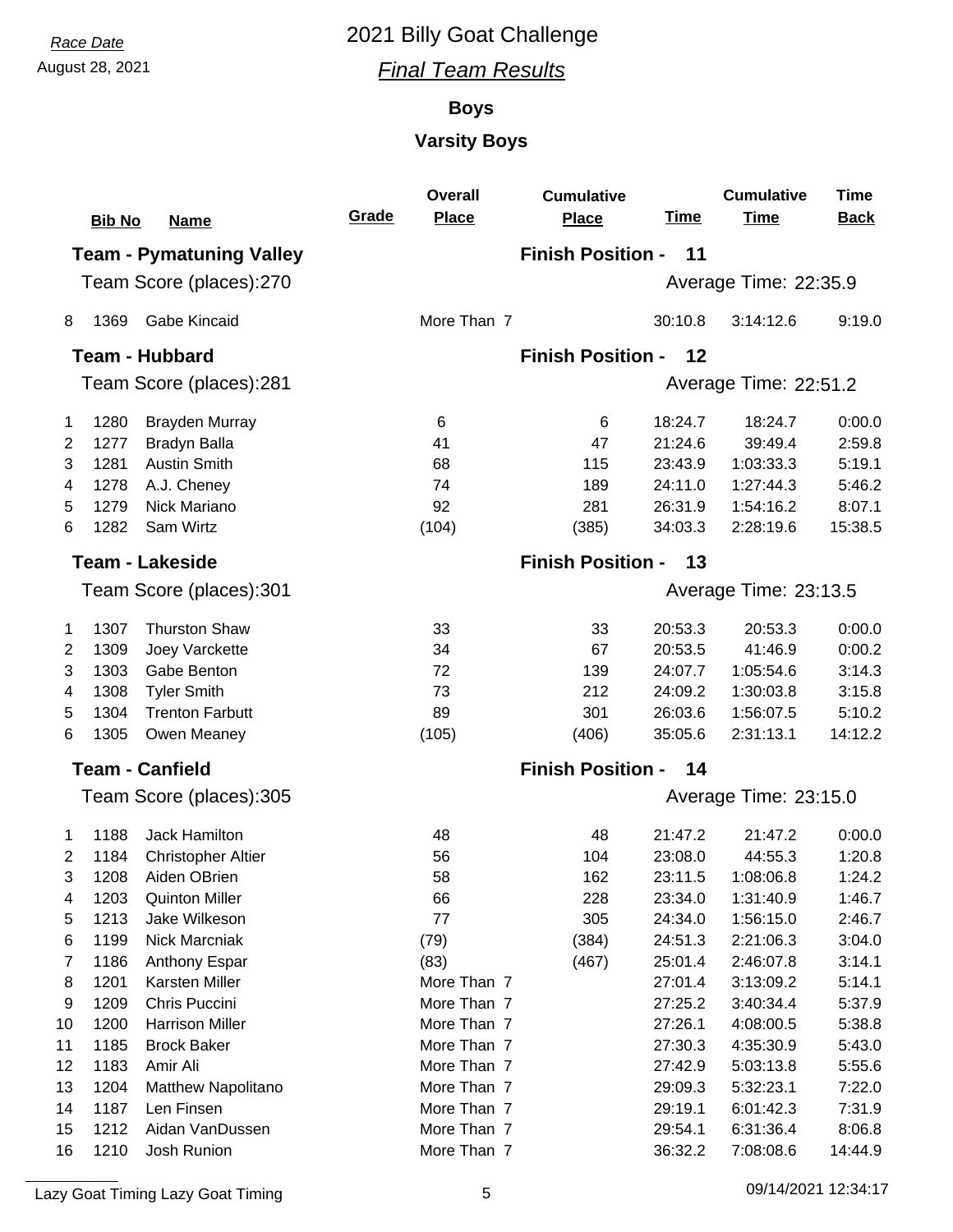#### August 28, 2021 *Final Team Results*

#### **Boys**

## **Varsity Boys**

|                         | <b>Bib No</b> | <b>Name</b>                 | Grade                         | <b>Overall</b><br><b>Place</b> | <b>Cumulative</b><br><b>Place</b> | <b>Time</b> | <b>Cumulative</b><br><b>Time</b> | <b>Time</b><br><b>Back</b> |  |
|-------------------------|---------------|-----------------------------|-------------------------------|--------------------------------|-----------------------------------|-------------|----------------------------------|----------------------------|--|
|                         |               | <b>Team - LaBrae</b>        |                               |                                | <b>Finish Position -</b>          | 15          |                                  |                            |  |
| Team Score (places):403 |               |                             |                               |                                |                                   |             | Average Time: 25:52.1            |                            |  |
| $\mathbf 1$             | 1289          | <b>Bryson Harris</b>        |                               | 26                             | 26                                | 20:15.0     | 20:15.0                          | 0:00.0                     |  |
| $\overline{2}$          | 1294          | <b>Keith Smith</b>          |                               | 81                             | 107                               | 24:57.5     | 45:12.6                          | 4:42.4                     |  |
| 3                       | 1290          | Nicholas Nicholas           |                               | 96                             | 203                               | 27:17.3     | 1:12:29.9                        | 7:02.2                     |  |
| 4                       | 1293          | <b>Baylor Sampson</b>       |                               | 98                             | 301                               | 27:51.3     | 1:40:21.3                        | 7:36.3                     |  |
| 5                       | 1288          | Zachary Fenstermaker        |                               | 102                            | 403                               | 28:59.2     | 2:09:20.5                        | 8:44.1                     |  |
| 6                       | 1292          | James Price                 |                               | (103)                          | (506)                             | 33:30.0     | 2:42:50.6                        | 13:14.9                    |  |
|                         |               | <b>Team - Seb. McKinley</b> |                               |                                | <b>Finish Position -</b>          | 16          |                                  |                            |  |
|                         |               | Team Score (places):456     |                               |                                |                                   |             | Average Time: 28:53.8            |                            |  |
| $\mathbf{1}$            | 1380          | <b>Bo Warrick</b>           |                               | 60                             | 60                                | 23:16.2     | 23:16.2                          | 0:00.0                     |  |
| 2                       | 1377          | Andrew Latham               |                               | 93                             | 153                               | 26:37.0     | 49:53.3                          | 3:20.8                     |  |
| 3                       | 1374          | Johnny Billingsley          |                               | 97                             | 250                               | 27:47.9     | 1:17:41.3                        | 4:31.7                     |  |
| 4                       | 1379          | Angelo Vecchio              |                               | 100                            | 350                               | 28:02.0     | 1:45:43.4                        | 4:45.8                     |  |
| 5                       | 1376          | Jacob Brown                 |                               | 106                            | 456                               | 38:46.0     | 2:24:29.4                        | 15:29.7                    |  |
|                         |               | <b>Team - Bristol</b>       |                               |                                | <b>Finish Position - Inc.</b>     |             |                                  |                            |  |
|                         |               | Team Score (places): Inc.   |                               |                                |                                   |             | Average Time:                    |                            |  |
| $\mathbf{1}$            | 1182          | Danny Sigler                |                               | Less Than 5                    |                                   | 23:03.0     | 23:03.0                          | 0:00.0                     |  |
|                         |               | <b>Team - Mooney</b>        | <b>Finish Position - Inc.</b> |                                |                                   |             |                                  |                            |  |
|                         |               | Team Score (places): Inc.   |                               |                                |                                   |             | Average Time:                    |                            |  |
| 1                       | 1214          | <b>Gabriel Bettross</b>     |                               | Less Than 5                    |                                   | 23:16.3     | 23:16.3                          | 0:00.0                     |  |
| 2                       | 1216          | <b>Tyler Miller</b>         |                               | Less Than 5                    |                                   | 30:33.7     | 53:50.0                          | 7:17.3                     |  |
|                         |               | <b>Team - Chalker</b>       | <b>Finish Position - Inc.</b> |                                |                                   |             |                                  |                            |  |
|                         |               | Team Score (places): Inc.   |                               |                                |                                   |             | Average Time:                    |                            |  |
| 1                       | 1218          | Owen Paxton                 |                               | Less Than 5                    |                                   | 30:03.6     | 30:03.6                          | 0:00.0                     |  |
| 2                       | 1217          | <b>Parker Chambers</b>      |                               | Less Than 5                    |                                   | 31:23.5     | 1:01:27.2                        | 1:19.9                     |  |
|                         |               | <b>Team - Champion</b>      | <b>Finish Position - Inc.</b> |                                |                                   |             |                                  |                            |  |
|                         |               | Team Score (places): Inc.   |                               |                                |                                   |             | Average Time:                    |                            |  |
| $\mathbf{1}$            | 1221          | Kaden Paniagua              |                               | Less Than 5                    |                                   | 21:35.8     | 21:35.8                          | 0:00.0                     |  |
| 2                       | 1220          | Micah Nolan                 |                               | Less Than 5                    |                                   | 23:37.1     | 45:12.9                          | 2:01.3                     |  |
| 3                       | 1219          | <b>Braden Davenport</b>     |                               | Less Than 5                    |                                   | 25:55.3     | 1:11:08.2                        | 4:19.4                     |  |
| 4                       | 1223          | Roman Strohm                |                               | Less Than 5                    |                                   | 34:01.0     | 1:45:09.2                        | 12:25.1                    |  |